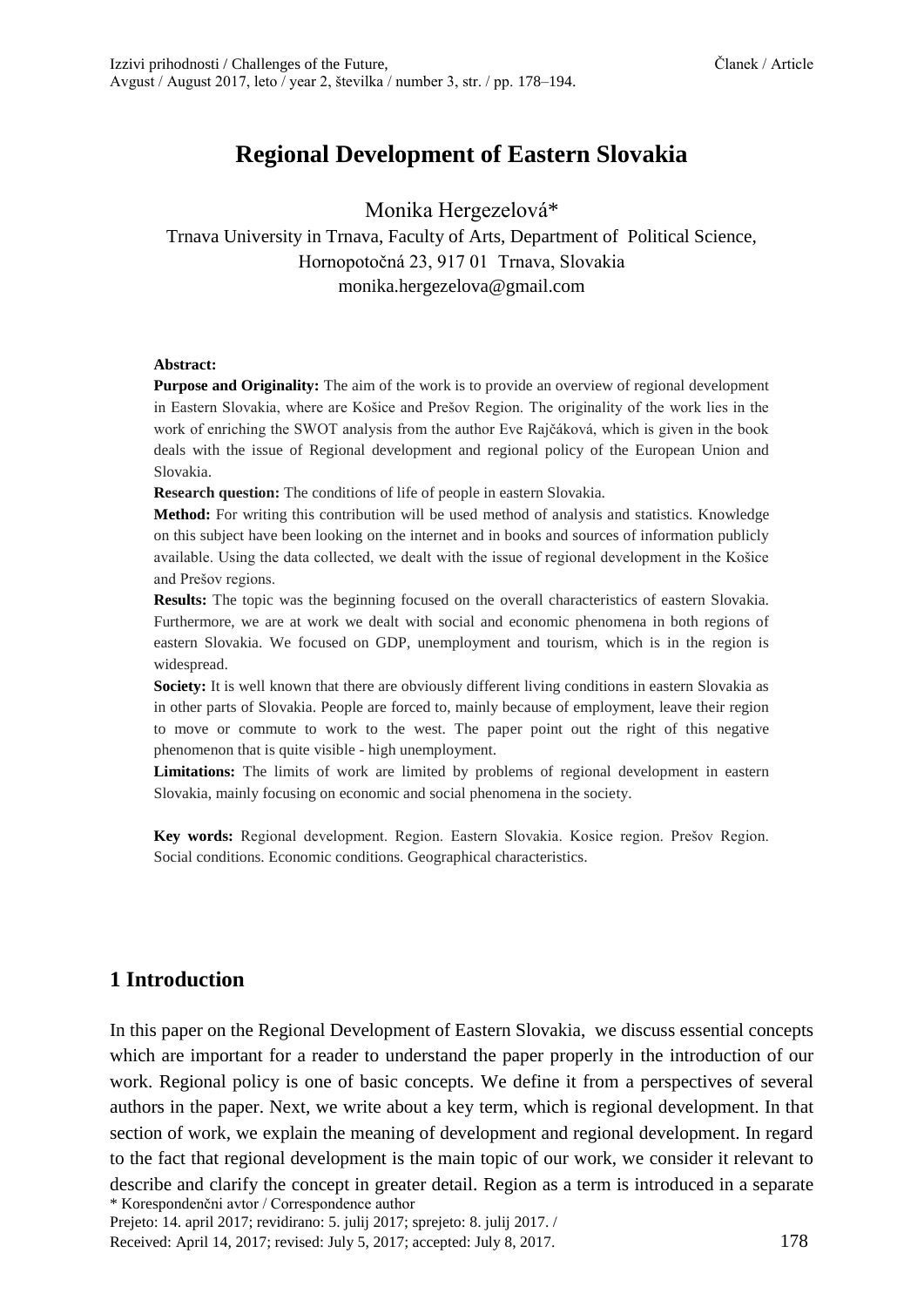subchapter. In order to enrich our work, we give a SWOT-analysis – a profile of Eastern Slovakia Region. The analysis focuses on an industrial and service sector, agriculture and rural areas, infrastructure, environment and human resources. Then, we characterize Eastern Slovakia as a whole in a second main chapter. The chapter is devoted to the Košice Region and Prešov Region, which are at first defined from a geographical viewpoint. Both regions are characterised from an economic as well as social perspective. The work includes an appendix where we compare differences between the individual Slovak regions and which contains the latest available map presenting an overview of unemployment in Slovakia.

### **2 Regional policy**

Firstly, it is necessary to point out that regional policy and regional development are constantly evolving. The first aspect of regional policy aims at making regional disparities smaller. An original idea of balanced development of all regions has been replaced by an idea of the so-called equality of opportunity and the mobilization of common financial resources for financing regional policy. An effective financial investment requirement is a new opinion which is implemented. The funded projects have to solve local issues. Simultaneously, they have to have a nature of the so-called growth effect. The second aspect includes a hypothesis on regional differences, which are the determinants of growth – highly-developed regions are supposed to provide the economic entities of weaker regions with significant economic opportunities. This should lead to the natural transformation of underdeveloped or affected regions. The significant growth determinants are manifested by the increase of state and regional competitiveness as well as strong centres being the bearers of regional economic development. (Rajčáková 2009, p.8)

A number of authors have characterized regional policy. We report several characterizations in our work. Regional policy is a set of goals, measures and instruments focused on making considerable regional differences smaller at a socio-economic level. (Žák 2002 in Stejskal, Kovárník 2009, p.14)

From a macroeconomic perspective, regional policy can be defined as a conceptual and executive activity of national government and its regional authorities. (Lacina, Obršálová, Stejskal 2005 in Stejskal, Kovárník 2009, p.14)

Regional policy is a part of national policy affecting the distribution of main economic resources and activities across the whole territory of state or in its part. It includes, on the one hand, measures which are designed to encourage a growth of economic activities in a territory having a high unemployment rate and low potential for the natural economic growth, and on the other hand, measures which are intended to control economic activities in the territories which show the above-average growth. (Goodall 1987 in Stejskal, Kovárník 2009, p.12)

Regional policy is a part of economic policy. Thus, it is an activity done by the national government which is aimed at affecting the development of public matters without regard to who is an agent. With this in mind, we may state that economic policy involves specific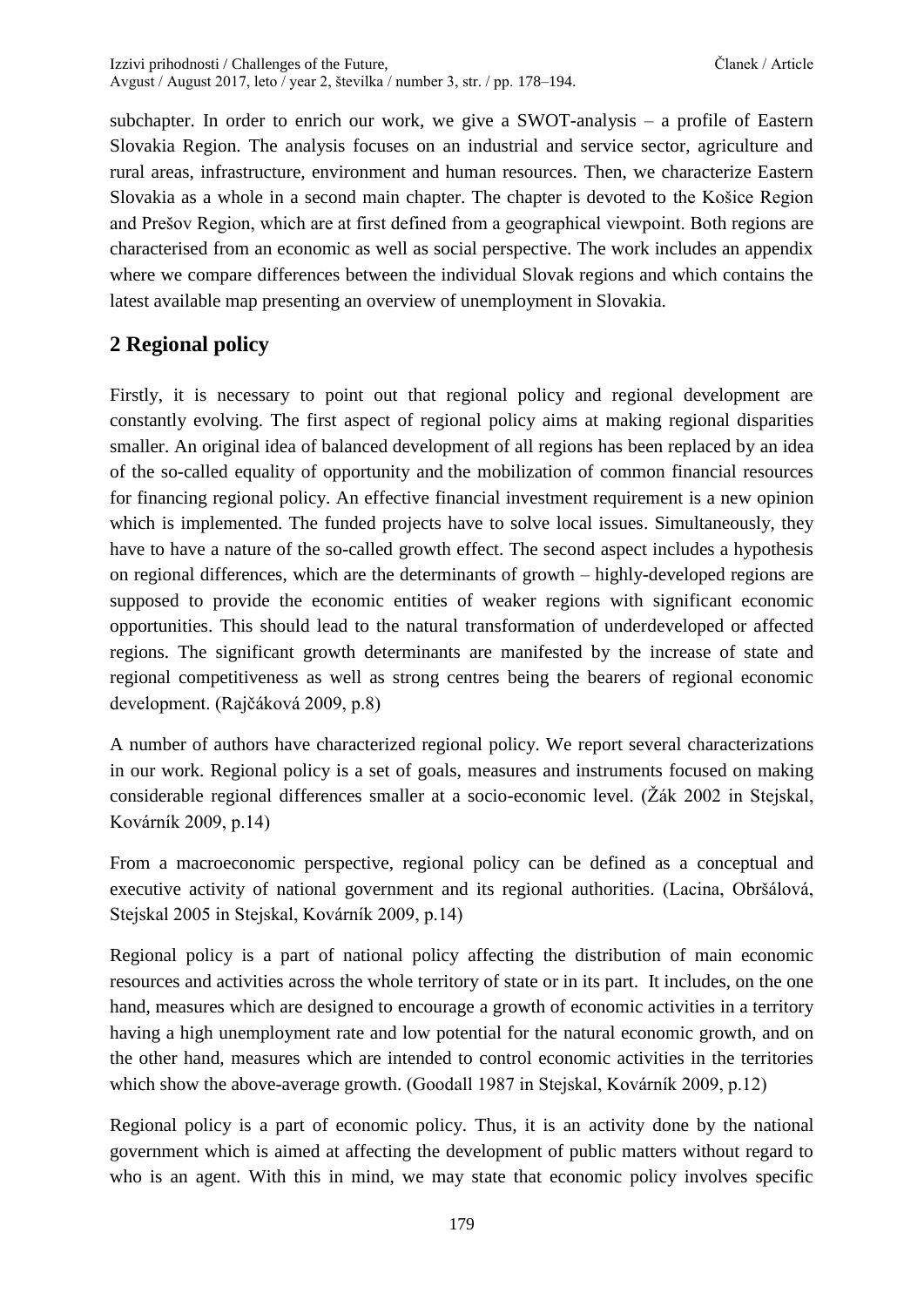activities pursued with the aim of correcting the unbalanced inter-regional development and intra-regional disparities. Regional policy refers to an active impact of national government and self-governing regions on the speed and structure of regional development and changes in the conditions and structure of spatial distribution of national economy. It is a part of macroeconomic national policy and it is implemented closely considering sectoral policies. (Kern 1998 in Stejskal, Kovárník 2009, p.13)

Regional policy is represented by all the direct as well as indirect interventions of government, regions, municipalities and towns into the better spatial distribution of economic and non-economic activities. In this sense, an effort is made to coordinate certain spatial consequences of free market economy with the aim of achieving the two mutually-dependant targets, namely the economic growth and the improvement of social distribution. (Adamčík 1998 in Stejskal, Kovárník 2009, p.13)

#### **1.1 Regional development**

Development is a process which aims at improving an original state or changing the original state into the better one. Development is conceived as a process of progress leading to a better version in comparison with the original version it was based on. On contrary, Stagnation is an opposite process to development – There is no progress and what occurs is the halt or recession. Development is often used in association with the process of forming human personality, when we talk about personal development. Next, it is applied also in connection with construction, when it refers to the development of enterprise, cities etc. Sustainable development is thus a social progress which preserves successful environment inevitable for constant development. (Metodika tvorby programov hospodárskeho a sociálneho rozvoja obce/obcí/VÚC 2016, p.9)

Regional development is a set of social, economic, cultural and environmental processes and relationships which are implemented in a region and which encourages the growth of regional competitiveness, sustainable development, social and land development, and the reduction of economic and social disparities between regions. Regional development is a qualitative change in all the material and non-material values in time and space. Regional development aims at making citizens' life very good and people living in the quality environment satisfied due to the sustainable economic progress. (Metodika tvorby programov hospodárskeho a sociálneho rozvoja obce/obcí/VÚC 2016, p.9)

In Slovakia as of  $1<sup>st</sup>$  January 2017, all regional development powers rest with the Government Office of the Slovak Republic.

Regional policy has its weaknesses, for instance, especially the significant regional disparities (between regions, and between districts especially). In general, we can assert that the up-todate tendencies in regional development have also been caused by the absence of effective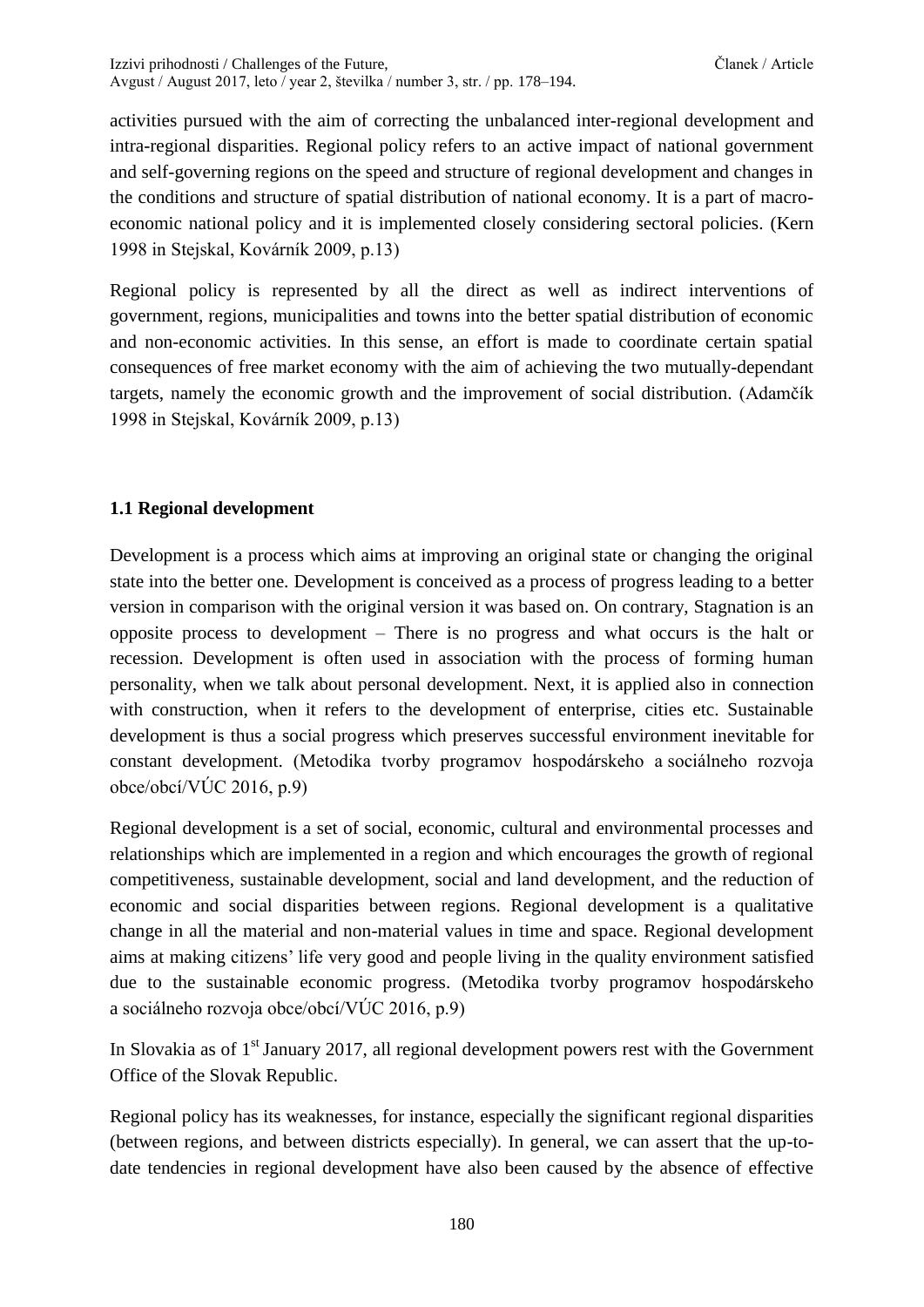regional policy. If we consider the fact that national regional policy is implemented in the developed European countries and the regional policy of European Union is only a supplementary policy, what arises is the question whether Slovakia has the sufficient resources for the implementation of effective national regional policy. A significant role is played by the institutions which coordinate the development of regions, especially the public authorities and the institutions which elaborate, implement and assess the projects having impact on regional development. The above-mentioned system should be embedded in legislation and the powers of individual agents affecting regional development should be defined by law. (Falťan, Pašiak 2004, p.49)

In the context of regional development, we can identify tendencies which have affected the increase of regional competitiveness or the marginalisation of individual regions and which will affect it to a certain extent in the following period. *In regard to the distribution of the quality of human and social potential*, the fact that (from the perspective of population, education and lifestyle) a quality human and social potential is still concentrated predominantly in bigger towns makes the commencement of development trends complex especially in rural areas and smaller towns. However, there are also considerable regional disparities, what creates significantly different "starting" conditions and development preconditions. *With respect to making profiles of the regions of poverty*, it is particularly the East Slovak regions and a southern part of central Slovakia which are frequently referred to as "the regions of poverty". They are defined by the high and constantly growing number of the unemployed and the permanently unemployed, the growth of the number of people dependant on social benefits, economically active inhabitants with low income, the low economic growth as well as the insufficient lifestyle facilities. Finally, concerning *a social and economic level of border districts* situated next to south-east and north-east borders of the Slovak Republic, the insufficient connection of Slovak territories like this (but also other territories) to main roads (international roads and a capital city) is still a reality, what strengthens the lack of interest of especially foreign investors in these territories. *The relationship of centre − periphery* is a dominant property of the economic structure and potential of Slovak regions. In the majority of economic activities and indicators, the central status of Bratislava and secondly Košice stands out, and from a wider assessment perspective, they are followed by the districts with significantly developed and urbanised centres − Žilina, Banská Bystrica, Prešov, Trnava, Trenčín a Nitra (current seats of regions). (Falťan, Pašiak 2004, p.51)

#### **1.2 Region**

Region as a term itself may be defined as a spatially-related dynamic system of qualitative and quantitative variables which have impact on each other, e. g. a natural, social and economic potential. The identification of region, the intensity and stability of connections between system elements and structures are directly related. The spatially determined system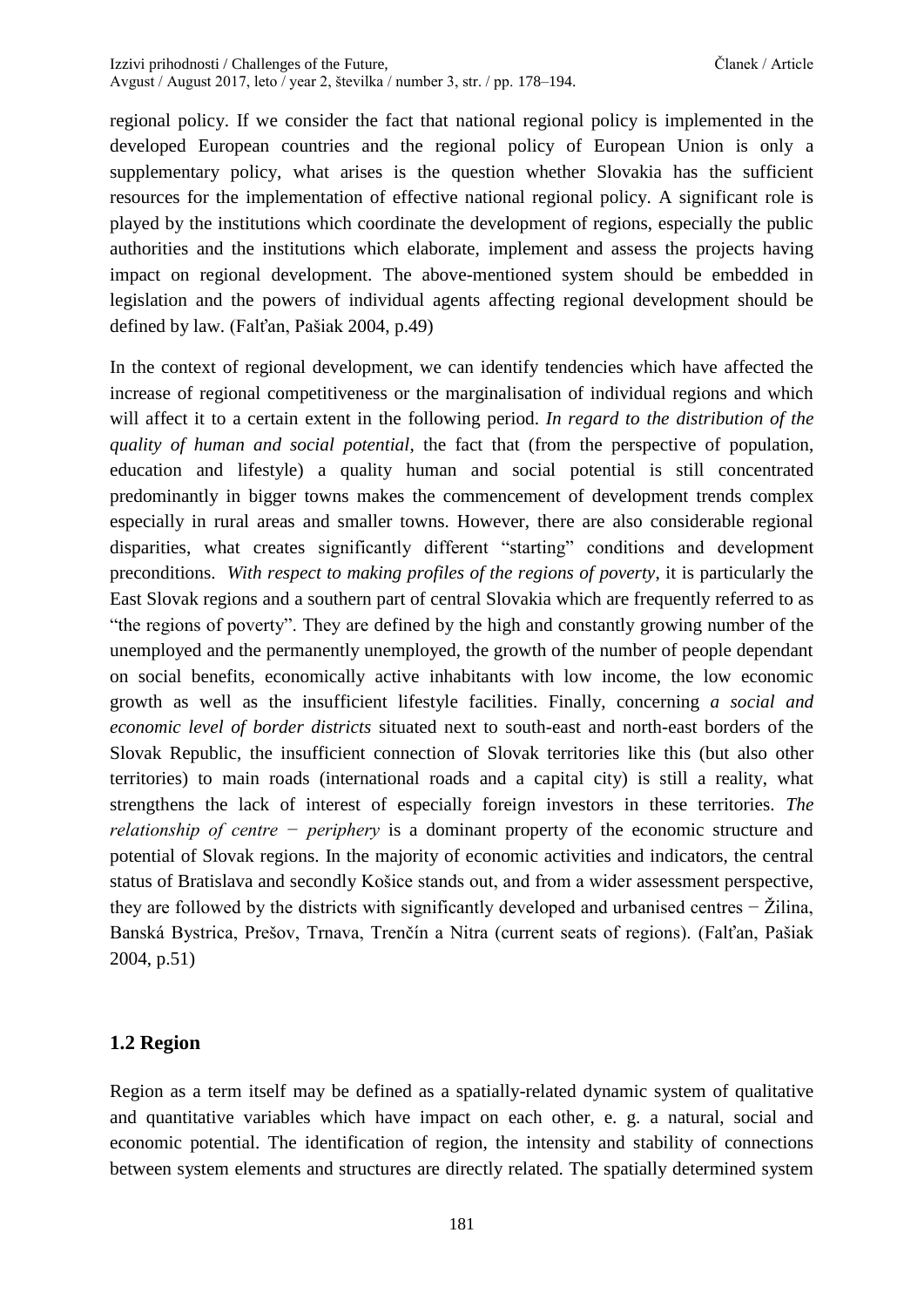like this shows the specific dynamics of behaviour and effects the character of region. Simultaneously, it stimulates the economic and social development. In recent years, regions have gained in importance due to the social conception of space. It is exactly this approach what is applied to the conception of regions in regional development. Regions can also be seen as the specific and dynamic manifestation of social processes, which depends on people's behaviour. (Rajčáková 2009, p.9)

Regions can be understood from several perspectives. *The political dimension* means the that regions are considered from a political and administrative viewpoint, including competition and cooperation links on a local, regional, national and transnational level. To give an illustration, let's look at the so-called learning regions. It is the initiative intended to unite professionals, laymen and organisations working in the field of life-long learning and other fields which encourage overall regional development. The formation of network like this is a precondition for the regions to be able to use public and private resources for the implementation of development activities effectively. Next, it is the *economic dimension*, which is significant from the viewpoint of international companies and their localization in regions. The economic dimension is also important in establishing regional production clusters. From the perspective of *social and cultural dimension*, regions are considered in regard to the role of regional media and the importance of regional culture. The strategic dimension is important in planning and supporting the formation of networks, partnerships in solving social issues on all the hierarchical levels. (Rajčáková 2009, p.10)

The following paragraphs briefly describe the classification and typology of regions which is used most frequently. Rural regions have an agricultural and eco-stabilization function. Regional policy aims at creating favourable economic, social and cultural conditions to reduce the migration of inhabitants from rural to urban areas. The main problem of urban regions is the *goal-directed progress*, which should proceed in line with the maintenance of quality environment. Special attention is paid to the development of infrastructure and the renovation of historical monuments. The full cooperation with the regions situated on the other side of border, the economic progress and the development of infrastructure are of top priority for the border regions. *Mountain regions* have a high and significant natural potential. They fulfil forestry, agricultural and protective functions. Regional policy focuses on the development of tourism in these regions. *Declining regions* have arisen as a result of the long-term impact of negative development factors like the long-term unemployment in a region, the absence of infrastructure, demographic regression etc. The support concentrates on the restructuring of the economy, infrastructure modernisation and social environment stabilization. *Underdeveloped regions* differ from the above-mentioned type of regions in the long-term economic recession accompanied by the continuous decrease of production, need and demand, and the growth of social issues. For the problems like this to be solved, the long-term assistance and support of the government is vital. *Open regions* have a leading position in the economy of a country. They have outstanding advantages, which are manifested by the "openness" of the region toward the development of internal and external activities regarding, for instance, the transformation of labour markets and the entry of foreign capital. *Seaside*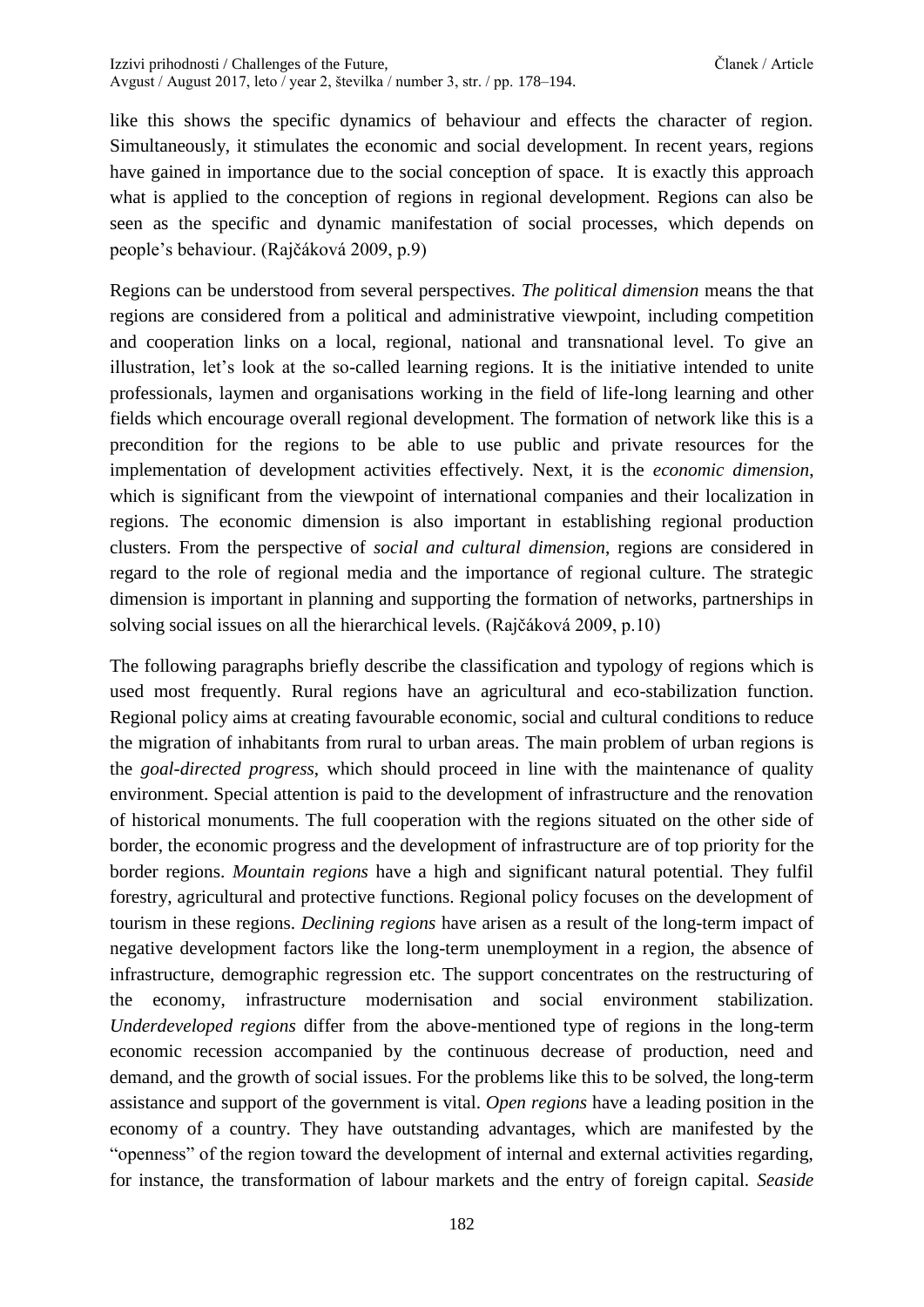*regions and islands* are characterized by their location in the proximity of sea. (Rajčáková 2009, p.14)

Regions can be assessed applying various methods. Because regional development is most frequently associated with the economic growth, the economic power of regions is most often expressed by the indicators of gross domestic product (GDP) calculated per capita. The SWOT-analysis is one of the methods which are applied most frequently to regional development. It is used to analyse and assess the situation in regions, identify crucial areas and make decisions.

### **3 Eastern Slovakia**

Despite its small area, Slovakia is a country with considerable regional disparities. Eastern Slovakia belongs to the most underdeveloped Slovak regions. There are several reasons to the situation like this and they can be identified on an international, national as well as regional level. The economic backwardness of the Region is encouraged by the fact that it is detached by natural barriers (the Tatras, the Pieniny and the Poloniny mountain range) and an external EU border, which is common with the Ukraine to the east and which makes the movement of people, goods, services and capital more difficult. [\(Angelovič,](https://is.muni.cz/do/econ/soubory/katedry/kres/4884317/48596005/009_2014.pdf) Benč 2014, p.86)

Eastern Slovakia is characterized by a hilly terrain in the north and lowlands in the south. It borders with three countries: Poland, the Ukraine and Hungary. (Travel in Slovakia – Good Idea 2015)

The area of Eastern Slovakia is  $15,729$  km<sup>2</sup> (32 % of the area of Slovakia). From the administrative perspective, the region is divided into the Košice and Prešov self-governing regions. They are further subdivided into 24 districts, where there are 40 seats having the status of town. The urbanization amounts to approximately 51 % (2013). The Region has undergone a difficult development. Historically, it includes the regions of Spiš, Šariš, Zemplin and Hont. (Angelovič, Benč 2014, p.87)

#### **3.1 Public Investments in Eastern Slovakia**

The economy of Eastern Slovakia has been the weakest economy in the country for a long time, as it was also the case in former Czechoslovakia. The Region suffers from a high unemployment rate and emigration as well as a low standard of living. At the time of socialist Czechoslovakia, the strongly agrarian Region was focused on the economic progress main due to "forced industrialization" and it was closely associated with armament production. Considerable investments were also made into health-care, an educational system and science and research infrastructure.. The Fall of Communism brought about the significant restructuring of the East Slovak economy as a part of the transition of Slovakia to the market economy. The collapse of industrial production and the fall of socialist agriculture had a devastating impact on the regional performance and employment. Eastern Slovakia rapidly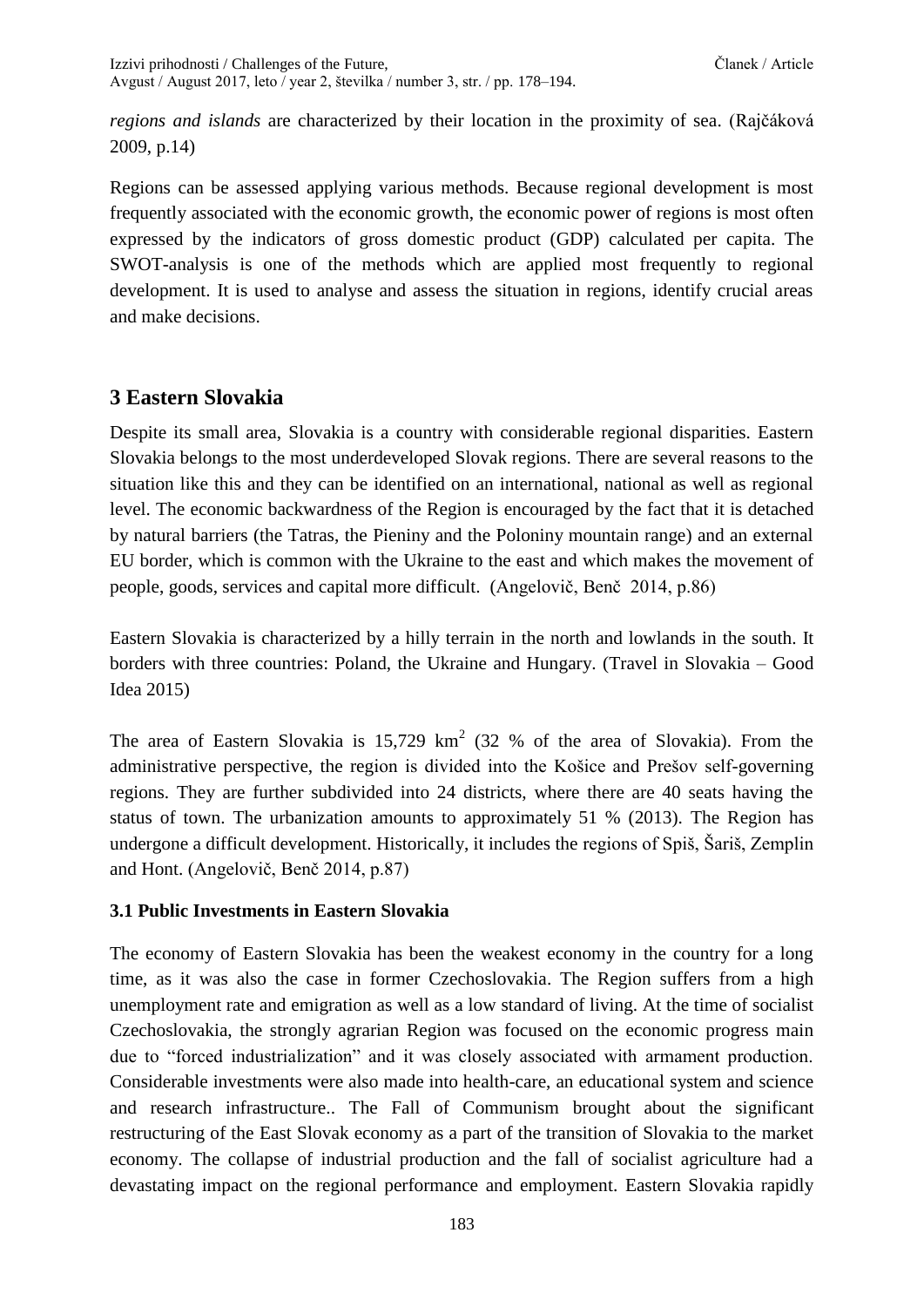became the most problem area of the new independent Slovak Republic (after the dissolution of Czechoslovak Federation in 1992). (Kupčík 2016)

In comparison with other Slovak regions, Eastern Slovakia has the lowest GDP per capita, lower salaries, a lower level of labour productivity and the higher unemployment rate. Eastern Slovakia produces 20 % of national GDP, being on the same level as Central Slovakia, but it is lagging behind Western Slovakia and the Bratislava Region. Taking the number of inhabitants into account, Eastern Slovakia is lagging behind each of the three other regions, having the lowest GDP per capita (8,667 Euro in 2011). Even though GDP per capita has been increasing in all the regions throughout the time (except the year of 2009 when the financial crisis occurred), regional disparities have increased considerably. (Martins 2015, p.50)

## **4 Košice Region**

### **4.1 Geographic Characterization of the Košice Region**

The Košice Region is located in the south-east of the Slovak Republic. A southern border is a common state border with Hungary and it is an internal boundary located within the Schengen area. An eastern common border with the Ukraine (Carpatho-Ukrain) is also an eastern boundary of the EU. The Košice Region borders with the Prešov Region to the north and with the Banská Bystrica Region to the south. Having the area of  $6,755 \text{ km}^2$ , the Košice Region is one of the largest Slovak regions. The Region stretches from the east to the west. It covers the whole southern part of Eastern Slovakia.

The territory of the Košice Region covers the Eastern Slovak Lowland, the Zemplín Mountains, a part of the Košice Basin, the highland of Bodvianska Pahorkatina, the mountain ranges of Slanské vrchy and Vihorlatské vrchy. The mountains of Slanské vrchy range across the centre of Region. The Region ranges to the Slovak Ore Mountains it the west. It reaches to the Hornád Basin and the mountain range of Branisko to the north. The highest point in the Region is the hill of Stolica (1,476 m.s.l.) and its lowest point is the village of Klin nad Bodrodom (94 m.s.l.) located in the District of Trebišov, which is the lowest place in Slovakia as well. The eastern section of the Region – the Eastern Slovak Flat and the Eastern Slovak Hills – is predominantly formed by lowlands. Its western part is formed by highlands. In the south, there is the Slovak Karst there. (Košický samosprávny kraj 2015, p.1)

There are four reserves in the territory of the Košice Region, namely the National Park of Slovak Paradise and the Slovak Karst, and the protected landscape areas of Latorica and Vihorlat. The Dobšinská Ice Cave and the geyser of Herľany are natural objects which are unique in Europe. The water reservoirs of Zemlínska šírava, Bukovec, Ružín and Dobšiná are also important from an economic and recreational perspective. Forests cover two fifths of the territory. They cover up to three quarters of the land especially in the most forested district of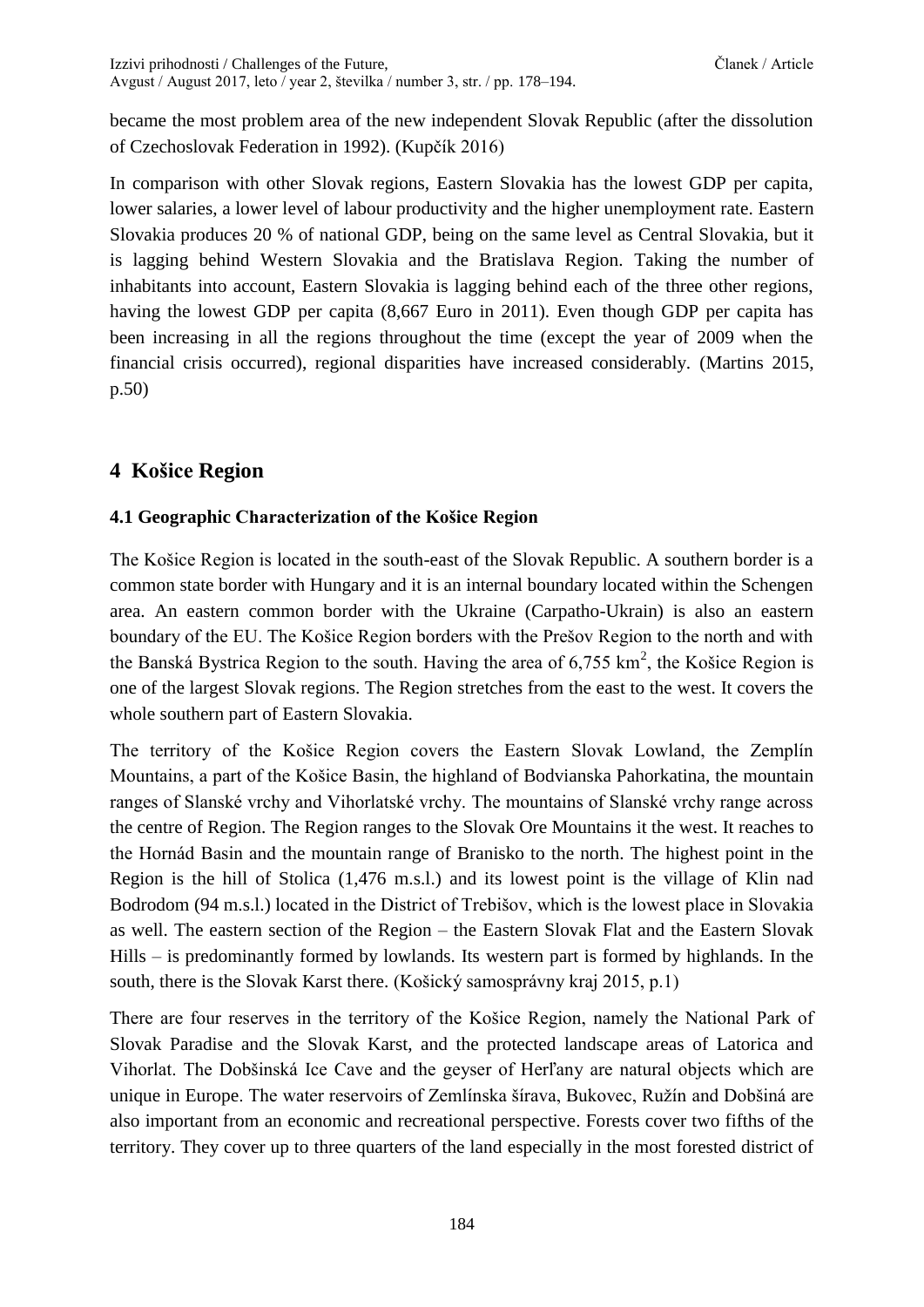Slovakia – in Gelnica. They are situated predominantly in the mountain areas in the north and south-west of the Region. There are bottomland forests in the south-east.

The Region has resources of energetic, ore and non-metallic raw materials. In regard to energetic raw materials, there are reserves of oil and natural gas there. The resources of geothermal energy are located in the District of Košice-okolie. Iron and silver ores can be found in the Districts of Rožňava and Spišská Nová Ves. There are also important reserves of magnesite in the proximity of Košice, stone salt in the District of Michalovce, talc and gypsum in the Districts of Rožňava and Spišská Nová Ves. The Region has the resources of various types of building stone, brick clay, limestone, kaolin, gravel sand and others. (Štatistický úrad SR 2016)

### **4.2 Regional Development**

Regional development can be understood as an effort to satisfy regional inhabitants' personal and social needs. In the Košice Region, the effort like this is referred to as the quality of life. Therefore the Department of Regional Development of the Košice Self-Governing Region aims at ensuring the quality of life of the inhabitants who live in the territory of the Košice Region.

The main instrument the Department uses to achieve its regional goals is strategic planning. In these constantly changing times, strategic planning is mainly a set of activities which has to respond to the changes in the close environment in an active way and focus on the achievement of the goal set as well as ensure the quality of regional inhabitants' life. This kind of activities concerns the whole spectrum of fields ranging from economic to social, legislative, conceptual as well as implementation field.

#### **4.3 Key Activities of the Košice Self-Governing Region:**

- elaboration, implementation and assessment of the Economic and Social Development Programme of the Košice Self-Governing Region;
- elaboration and implementation of sectoral strategies and other development plans;
- elaboration of analytical documents and feasibility studies;
- marketing and searching for investment opportunities, communication with potential investors;
- elaboration of expert opinions and comments on regional, governmental and European policies and intents which may affect the socio-economic development of the Region;
- analysis and monitoring of socio-economic activities in the territory;
- conceptual draft projects and the implementation of development projects in the selected areas;
- promotion and development of partnership cooperation with public, private and academic sector;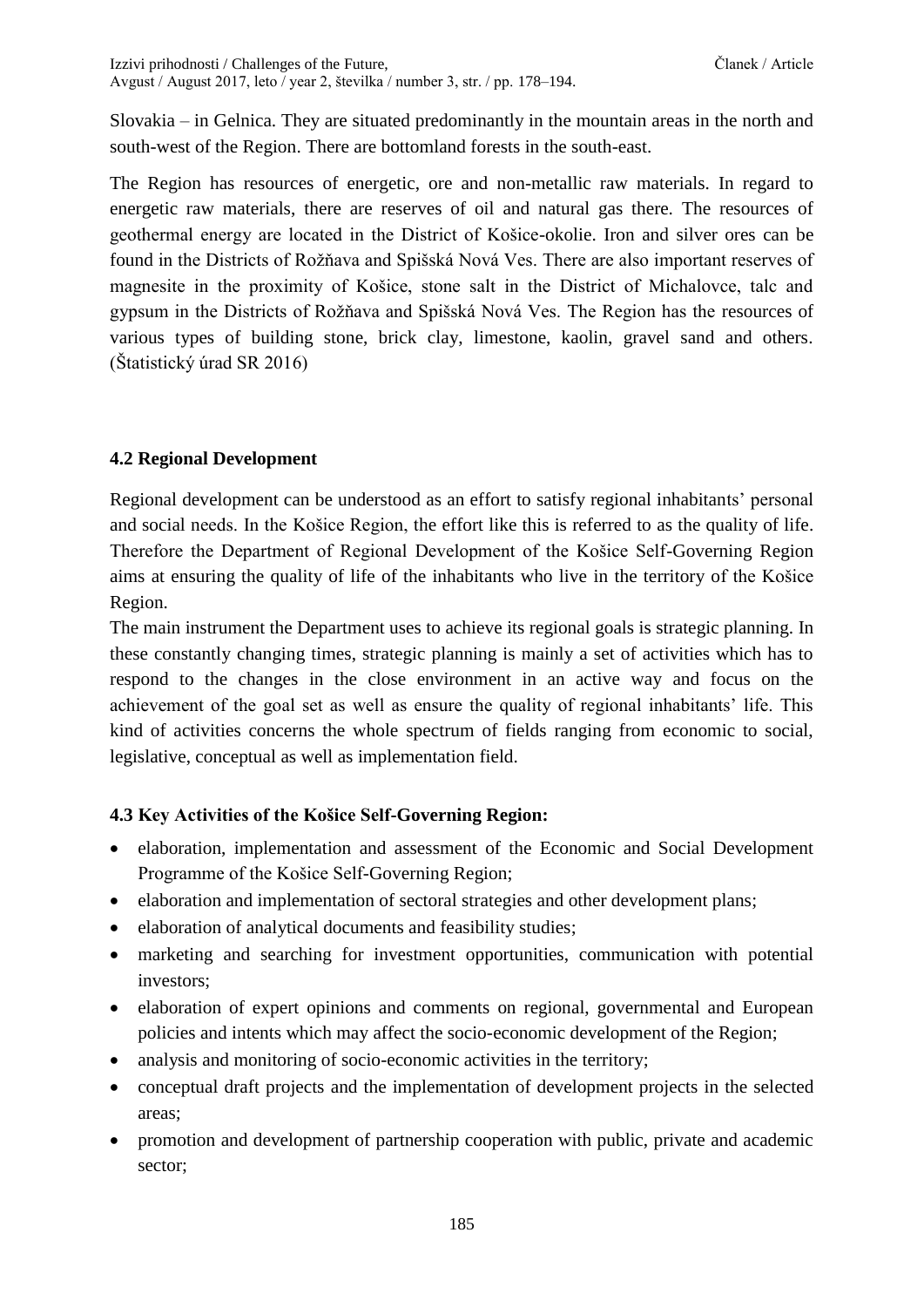- organisation of professional meetings and discussions on the topics related to the development of the Region;
- monitoring of development, technological and business opportunities and trends in the selected spheres of the economy and social agenda in Europe and across the world.

The mission of the Košice self-governing region is to propose effective instruments and seek active cooperation and partnerships with the aim of ensuring the socio-economic development of the Košice Region and increasing its regional competitiveness, and thus creating the quality conditions for life and work for the people who live the Region. (Archív KSK 2012

#### **4.4 Powers and Legislation**

The Košice Self-Governing Region ensures and coordinates the elaboration and implementation of the economic and social development programme of the Self-Governing Region. It cooperates with the Ministries and other public bodies in elaborating the national regional development strategy and updating the plan of the territorial development of Slovakia and the framework programme documentation for drawing resources on the EU funds. It formulates a regional innovation strategy and elaborates the draft of regional innovation policy. It creates the conditions for the establishment and development of territorial cooperation and partnerships as well as the improvement of business environment. The Region collaborates with other regions and higher territorial units, universities, the Association of Slovak Towns and Municipalities, micro regions, municipalities and various entities located in the territory. It has competence in the elaboration of non-investment project applications focused on the development of human resources, the use of renewable sources of energy and the revitalization of the territory. (Archív KSK 2013)

The Košice Self-Governing Region acts in line with the Act No 539/2008 Coll on the promotion of regional development, Act No 302/2001 Coll on the self-government of higher territorial units as amended, Act No 416/2001 Coll on the transfer of certain competencies from state administration bodies to municipalities and higher territorial units, Act No 446/2001 Coll on higher territorial units assets as amended, Act No 50/1976 Coll on land use planning and building order (Building Act) as well as other related Acts and generally binding legal regulations. The essential document of regional development in the Košice Self-Governing Region is [the Economic and Social Development Programme.](https://web.vucke.sk/sk/uradna-tabula/phsr/) (Archív KSK 2013)

#### **4.5 Economic and Social Particularities**

As of  $31<sup>st</sup>$  December 2013, 66 thousand organisational entities were active in the districts of the Region. The natural persons – entrepreneurs – accounted for 60.4 %. The number of entrepreneurs decreased by 0.03 % year over year and they amounted to 39.8 thousand. The largest group amounting to 35.6 thousand consisted of the self-employed and the number of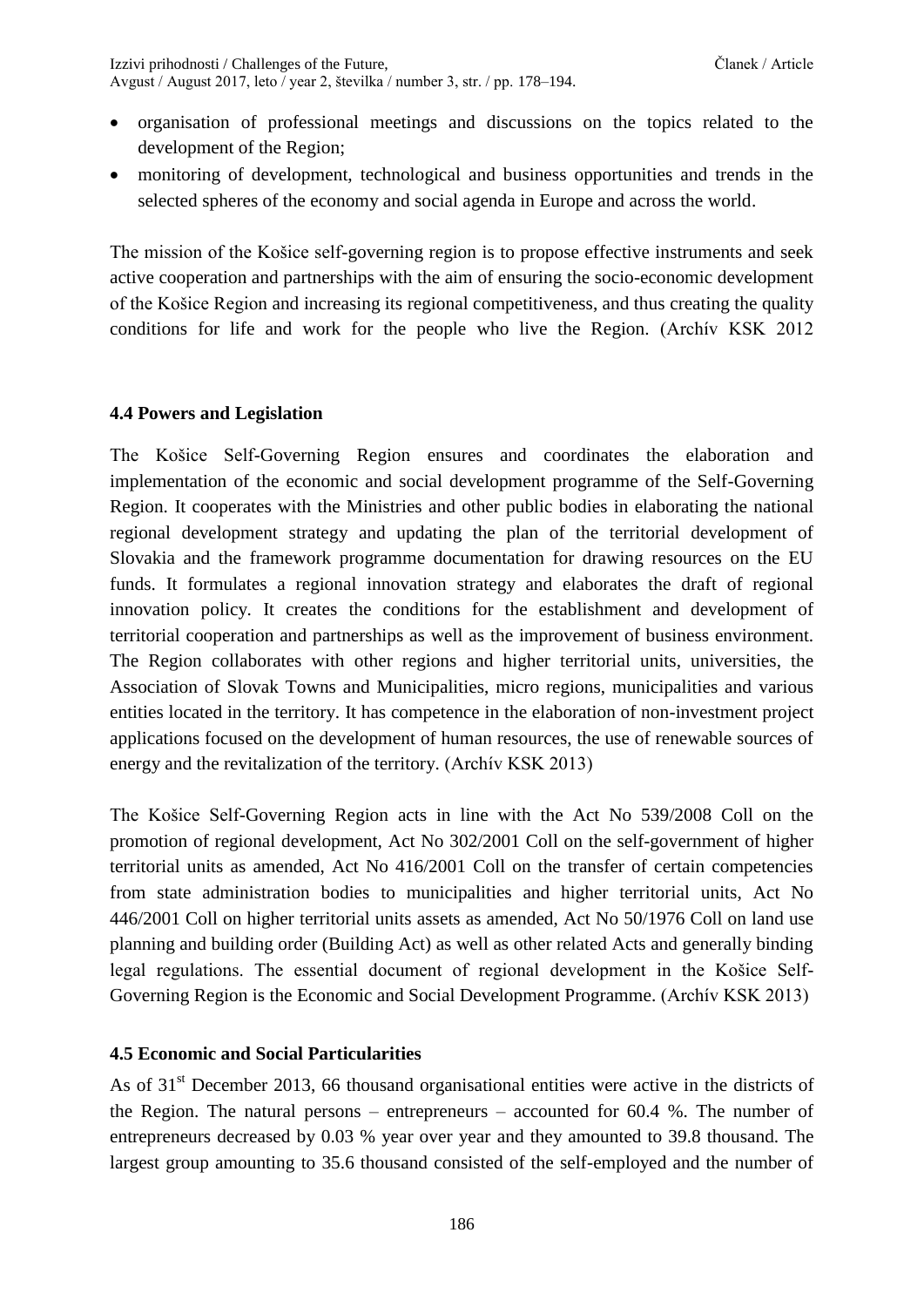them decreased by 0.5 % year over year. At the end of 2013, the number or registered entities amounted to 26.1 thousand. In other words, it was by 6.5 % more than in the previous year. 18.2 thousand enterprises focused on generating the profit. From the perspective of legal form, commercial companies prevailed (66 %). The most numerous group of 87.1 % consisted of small enterprises having up to 19 employees. Entrepreneurial activities were done especially in the field of business, science, industry, construction and in professional and technical fields. (Štatistický úrad SR 2016)

From the viewpoint of the regional share in generating the gross domestic product in the Slovak Republic (11.4 % in 2011) and the existing economic base, the Region belongs to one of the most significant regions in the Slovak Republic. On the average, an inhabitant of the Košice region made the gross domestic product amounting to 9,898 Euro in 2011.

The high unemployment rate still exists in the Region. Following the Prešov Region and Banská Bystrica Region, it was the third highest unemployment rate in Slovakia at the end of 2013 and it amounted to 17.23 %. The unemployment rate in the Košice Region was by 3.37 % higher than the Slovak rate whereas it decreased by 2.35 year over year. The highest rate of official unemployment was recorded in the district of Rožňava (24.83 %) and Trebišov (22.4 %). Approximately every fifth economically active inhabitant was unemployed. The lowest unemployment rate is permanently in Košice. Out of the total number of 71.054, up to 60.9 % of unemployed were registered with the Office of Labour, Social Affairs and Family for more than 12 months at the end of 2013.

The area of the Slovak Ore Mountains is a raw material base of the Region, which encouraged mining, metallurgy of non-ferrous metals and engineering. These industries are essential due to the dominant position of modern metals-processing plants and chemistry enterprises. Industry (metallurgy, engineering, food processing, electro technical, mining, construction materials, fuels and energy), construction and agriculture are the most important economic sectors. Food processing industry processing the agricultural products plays a significant role in the Region. Agricultural production is concentrated in the districts of Košice-okolie, Trebišov, Michalovce and Sobrace. (Štatistický úrad SR 2016)

The farmland covers 335 thousand hectares, what is a half of the area of the Region. Its three fifths are consist of arable land and its one third includes grass land. Forests cover almost two fifths of the land.

The total length of roads located in the Region is 2,382.5 km. The Region has railways with the length of 788.6 km. A land harbour in Čierna nad Tisou is has a significant function. There is an airport of international significance in Košice.

The network of business, services, financial institutions, health-care and social facilities, scientific and cultural institutions is well-developed. Institutions of higher education are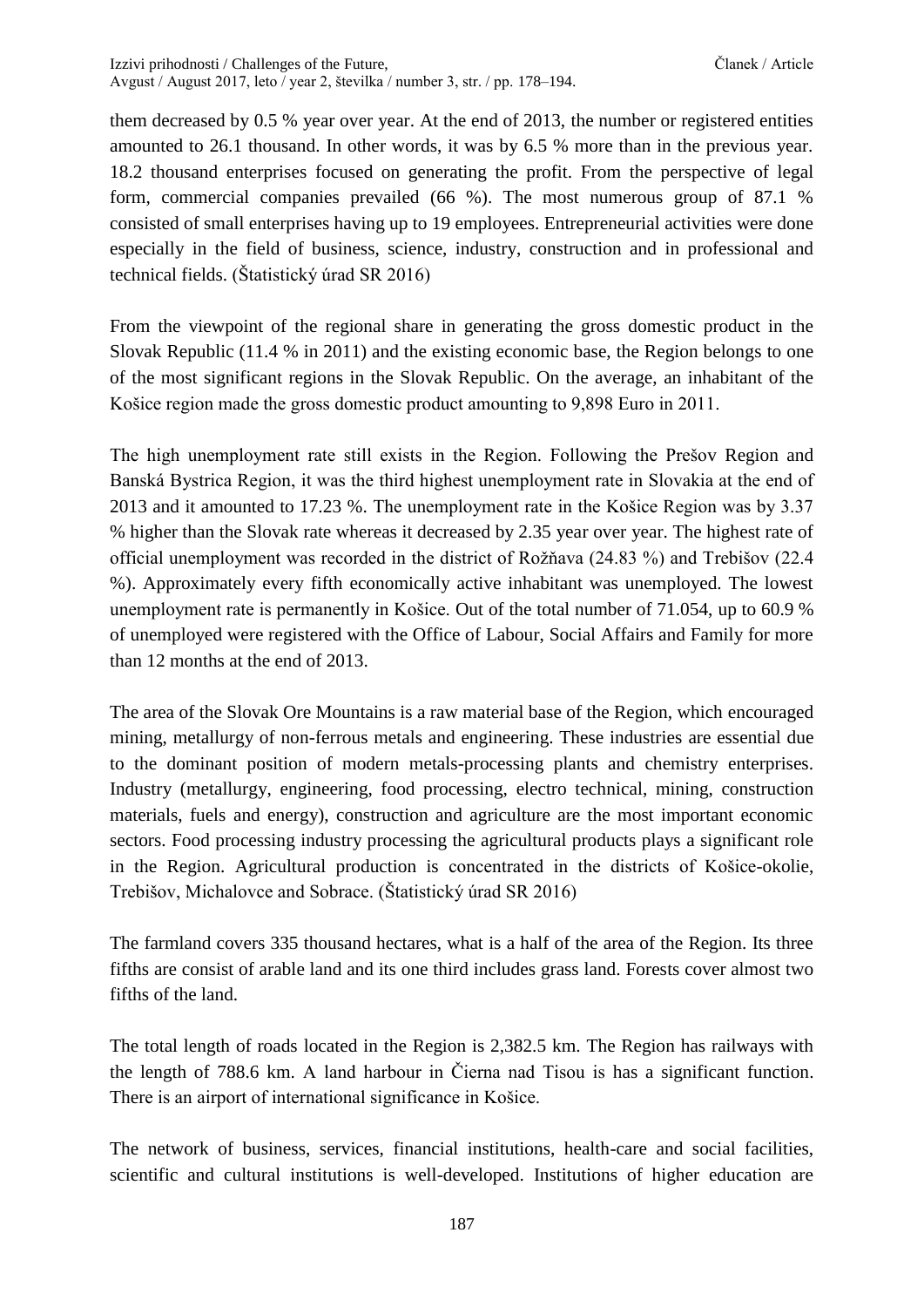concentrated in Košice where there are four advanced education institutions there (Pavol Jozef Šafárik University, the Technical University of Košice, the University of Veterinary Medicine and Pharmacy in Košice and the private University of Security Management in Košice) (Štatistický úrad SR 2016)

Being one of the significant economic fields in the territory, tourism has a very good potential for the development in all the districts of the Region. Natural wonders of the Slovak Paradise are unique. The Slovak Karst full of caves, cloughs, plateaus and other peculiarities is unsurpassed. The Districts of Michalovce, Spišská Nová Ves, Rožňava and Košice I show the best results in the tourism development thanks to good natural conditions. Natural wonders, numerous cultural and historical monuments and peculiarities are significant elements which motivate domestic and foreign tourists to visit these districts. (Štatistický úrad SR 2016)

### **5 Prešov Region**

The Prešov Region is situated in a north-eastern part of the Slovak Republic and it contains mainly small municipalities. It is the most populous region among all the regions. In regard to its area, it is the second largest region in Slovakia. It is made of historical regions of North, Central and partially Southern Spiš, Upper and Lower Šariš and Upper Zemplín.

The Region stretches from the west to the east. Its length is 250 kilometres, what makes its length three times greater than its width. The Region covers the whole north-eastern part of Slovakia (it is the easternmost region in the Slovak Republic). The Prešov Region has a common borders with Poland, the Ukraine and the three Slovak Regions of Košice, Banská Bystrica and Žilina. From an administrative perspective, the Prešov region is divided into 13 districts. (Prešovský samosprávky kraj 2008)

The highest point of the Region which is also the highest point of Slovakia is Mount Gerlach (2,655 m above sea level). The lowest place is near the place where the Ondava River leaves the Region in the cadaster of Nižný Hrušov Municipality (105 m above sea level). The relative height difference is 2,550 m. Due to the different altitude and uneven surface, the territory of the Region is divided into three climatic areas, namely a cold area, slightly warm area and warm area.

The Region has rich reserves of raw materials, for instance, the most important of them are the reserves of salt, limestone, building stone, brick materials, zeolite and manganite ore. (Štatistický úrad SR 2016)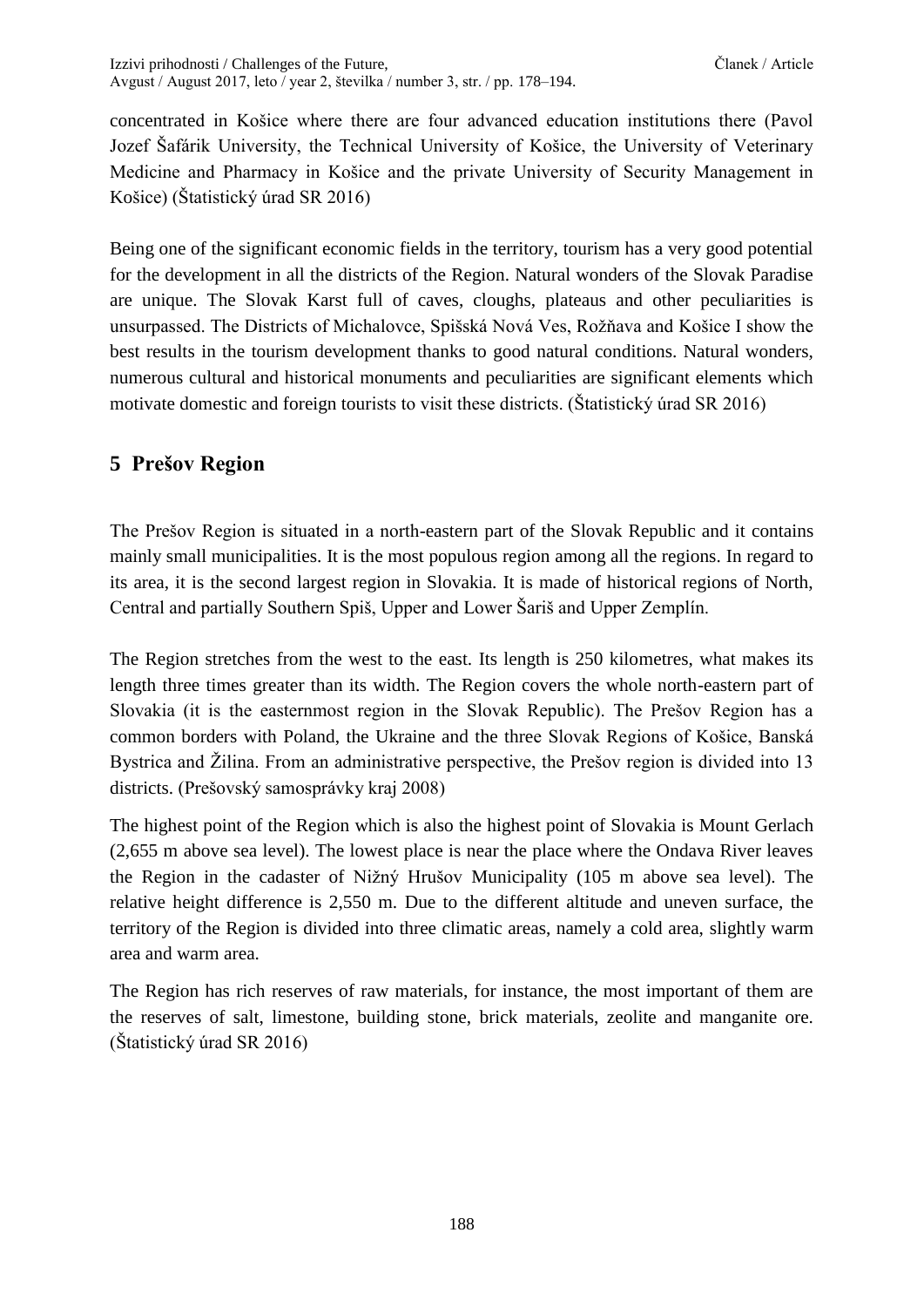### **5.1 Economic and Social Particularities**

The region has the highest birth rate and shows the highest increase in population. However, the overall increase in population is the second highest in the Slovak Republic due to migration. In regard to its age structure, the size of pre-productive group is decreasing while the size of productive and post-productive group is increasing. With respect to the slight increase in the average age (37.24 years) of its inhabitants, the Region is one of the youngest regions in Slovakia. (Štatistický úrad SR 2016)

In the economic sense, the Prešov Region is the weakest Slovak region, namely also due to its predominantly rural character. Industry is varied and it is not significantly oriented to some production fields. Metal processing, wood processing, food processing, electro technical, engineering, chemical, textile and clothing industry plays a significant role in the Region. It concentrates mainly in the capital towns of districts. The following companies belong to the most important enterprises in the Region: Tatravagónka in Poprad, Lear Corporation Seating Slovakia in Prešov, Pivovary TOPVAR, a.s., MECOM GROUP in Humenné, MILK-AGRO in Prešov, Nexis Fibers in Humenné, Bukóza Export-Import in Vranov nad Topľou, Chemosvit folie in Svit, Bukocel in Hencovce and others.

The farmland covers 42.4 % of the overall area of the Region. Its two fifths include arable land which is used for growing cereal crops, forage crops, oil crops and potatoes. The Region is one of the biggest producers of potatoes in the Slovak Republic. Regarding livestock production, the breeding of bovine prevails. Along with the Banská Bystrica Region, it farms the largest forest areas.

The entrepreneurial activities of its inhabitants are affected by the conditions and opportunities created in the given Region. More than 16 thousand firms and 55.5 thousand self-employed persons are active in the territory of the Region. They are focused on the generation of profit. They are doing business mainly in construction, trade and industrial production. With respect to the number of employees, small-sized enterprises account for 95 % of total companies (having up to 49 employees). Middle-sized enterprises account for 1.6 % (50 – 249 employees) and large enterprises account for 0.3 % (over 250 employees). Štatistický úrad SR 2016)

The highest number of people is employed in the sector of services (56.8 %), industry and construction (around 37 %). Next, lots of inhabitants work in the field of education (overall 17.26 %) as well as health-care and social services (10 %). Overall, 6.1 % of the employed worked in the sector of agriculture in 2008, what is above the Slovak average. Even though the unemployment had a decreasing tendency after 2004, the decreasing tendency has been gradually changing since 2008. In 2006, the rate reached 13.68 %, and in 2007, it dropped to 12.31 %, what equals to 45,392 jobseekers. It significantly surpassed the Slovak average. In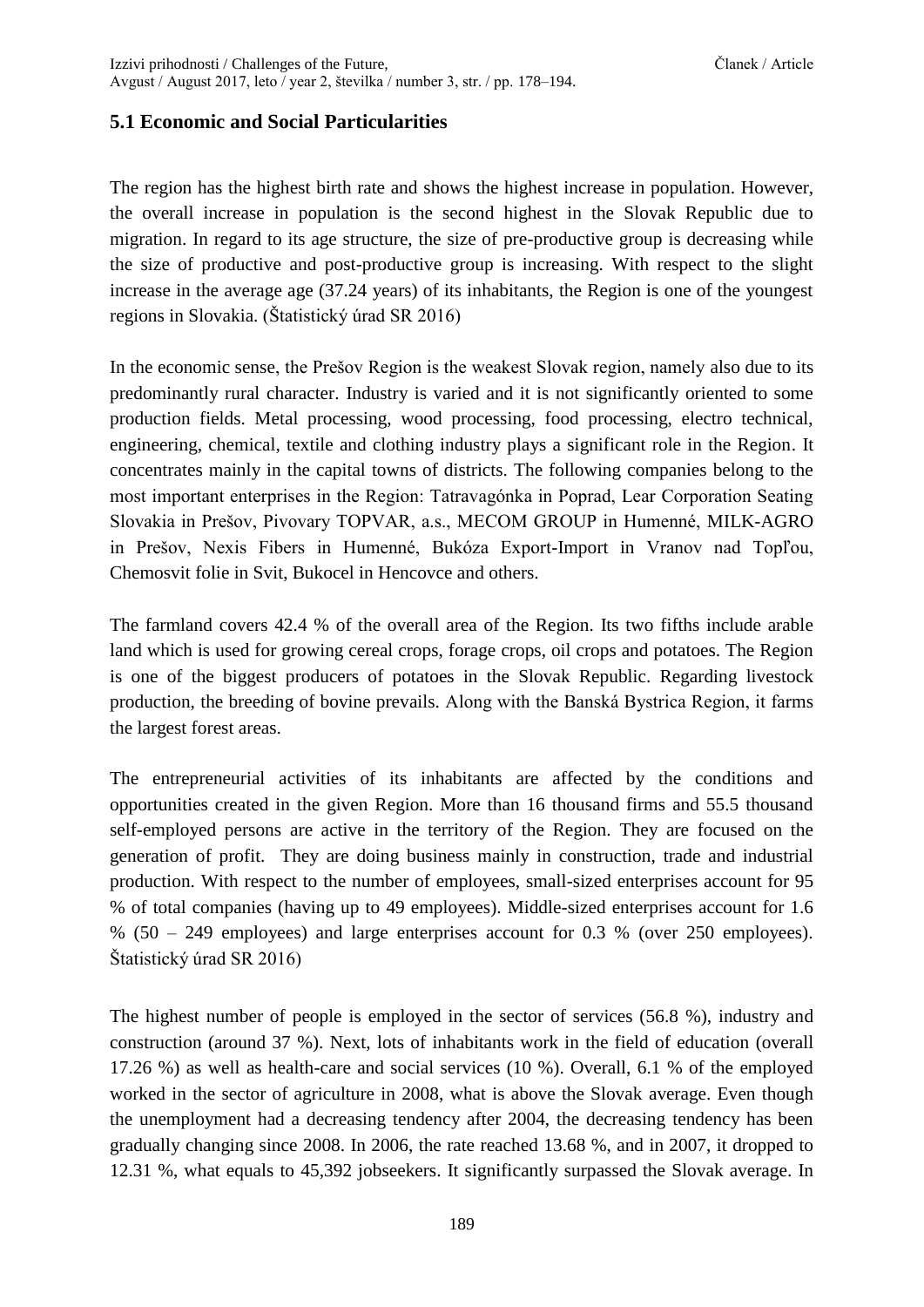2008, the unemployment rate reached 12.9 %. The growth of economically active inhabitants did not occur in the Prešov Region but it dropped to the halt, with the total number of Regional inhabitants amounting to 374.8 thousand, what is 46.8 %. In regard to the structure of the unemployed, the Region has the highest number of unemployed graduates (27,504), the third highest number of permanently unemployed and one of the highest unemployment rates in the age group of  $35 - 49$  in the Slovak Republic. In addition to the unemployed, the economically active people commuting to work to other regions or abroad can be considered to be a potential source of workforce. In case of the Prešov Region, the number of economically active inhabitants amounts to approximately 42,000. The average nominal monthly wage amounted to 632.17 Euro in 2008 and it was lower than the average monthly wage in Slovakia in all the sectors. In 2008, the degree of economic activity amounted to 58.1 % of the activity in the Slovak Republic and its development stagnated. Since 2004, average monthly financial income per capita had been increasing on the national as well as regional level. In 2008, it was 309.2 Euro in the Prešov Region. It remained below the average of the Slovak Republic. Household expenditures were increasing due to the growing income and in the Prešov Region, they amounted to 268.3 Euro of which 22.5 % was spent on food and nonalcoholic beverages and 20.4 % represented housing expenditures. (Spišská regionálna rozvojová agentúra 2015, p. 95)

Nature is the most precious wealth of the Region. Natural wonders and suitable climatic conditions create favourable preconditions for the development of tourism. One fifth of total number of accommodation facilities in Slovakia is located there. Their services are used by about 700 thousand visitors each year. The region of High Tatras and the districts of Bardejov, Kežmarok, Prešov and Stará Ľubovňa are the most visited areas in the Region. The Prešov Region has a significant status in the field of tourism in Slovakia and it is one of the most frequently visited regions.

The educational system includes a wide network of pre-school facilities and elementary schools. There are 39 grammar schools and 74 vocational high schools there. Concerning tertiary schools, the University of Prešov and the International School of Management Slovakia are located in the Region.

A network of health-care facilities involve popular centres for medical and preventive treatment, for instance, the treatment of diseases of the respiratory system in the High Tatras, the digestive system in the spa of Bardejovské Kúpeľe and the circulatory system in Vyšné Ružbachy.

The Region prides itself in having cultural and historical monuments. The towns of Levoča, Prešov, Bardejov, Poprad and Kežmarok deserve special attention. The town of Prešov is an administrative, economic, cultural and social centre of the Region, where significant administrative instructions of Orthodox Church, Greek Catholic Church and Evangelic Church are also located there. (Štatistický úrad SR 2016)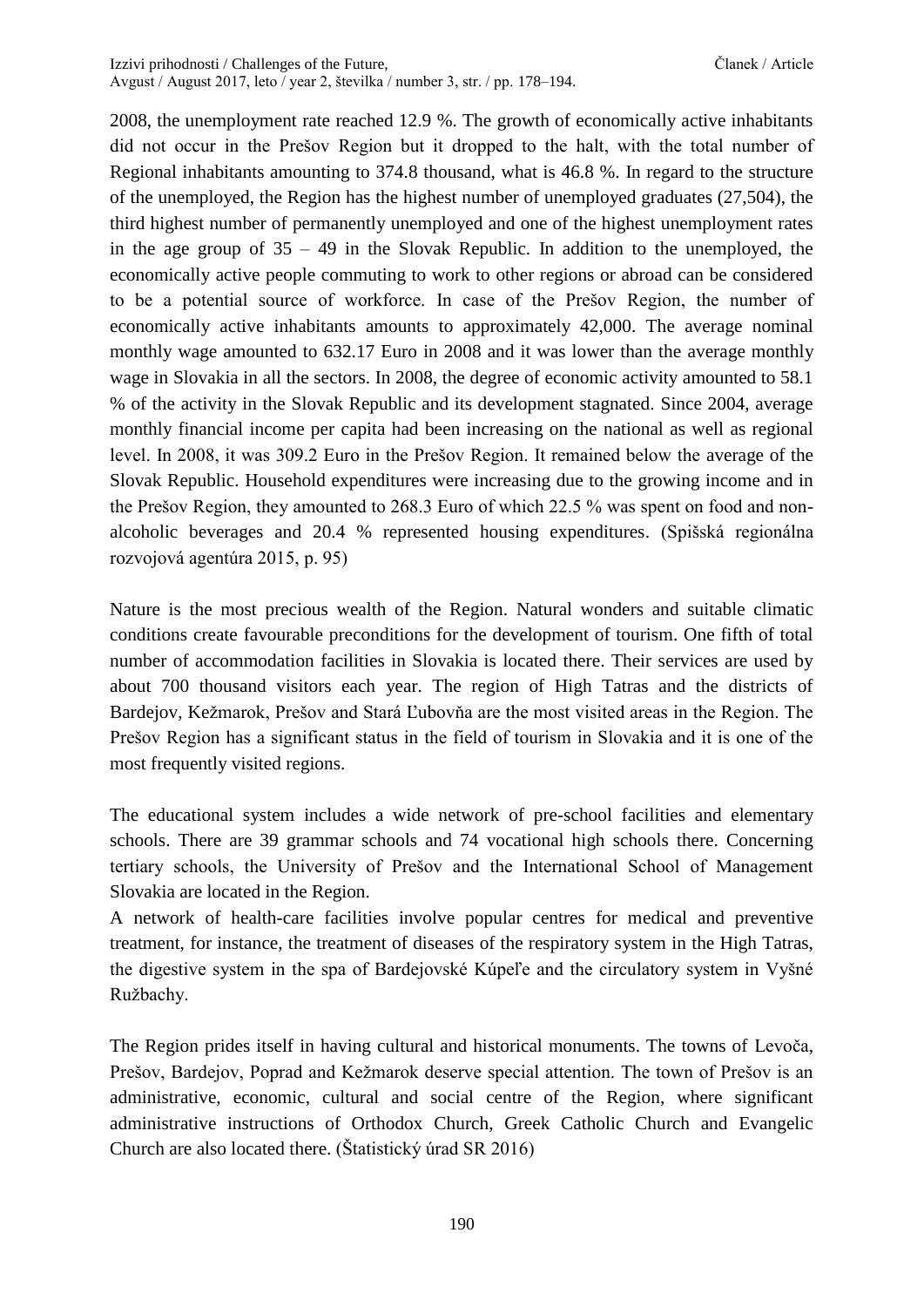### **6 Conclusion**

At the beginning of the paper, we became familiar with the theoretical starting points of the topic. In its main section, we examined the Region of Eastern Slovakia which is divided into the Košice Region and Prešov Region. In regard to the area they cover, both regions belong to the largest regions in Slovakia. Based on the geographical characterization, we found out that the Region is very rich in its natural wonders. This is one of the main reasons why tourism prospers there. In addition to other peculiarities, significant national parks and our High Tatras, which are famous across the world, are situated in the territory of Eastern Slovakia. Our work is predominantly focused on the economic and social particularities of abovementioned Regions. We have dealt with agriculture, entrepreneurial activities, GDP and the unemployment rate. It is the unemployment rate, especially, what is a long-term negative phenomena occurring in the given Region. Living in Western Slovakia, it was interesting for us to observe how big regional disparities exist between the regions of one country which is one of the small countries in the world.

### **References**

- 1. Angelovič, M. Benč, V. (2014). Región východného Slovenska Socioekonomické postavenie v Slovenskej republike a regionálny rozvoj. Prešov, Slovenská republika: Prešovská univerzita v Prešove.
- 2. Archív KSS. (2013). Kompetencie a legislatíva. [online]. Available 25.3.2017 in https://web.vucke.sk/sk/kompetencie/regionalny-rozvoj/kompetencie-legislativa/
- 3. Falťan, L. Pašiak, J. (2004). Regionálny rozvoj Slovenska. Bratislava, Slovenská republika: SAV.
- 4. Košický samosprávny kraj. (2015). Geografická charakteristika Košického kraja. [online]. Available 20.3.2017 in https://web.vucke.sk/files/dokumenty/pub/regionalny\_rozvoj/phsr/phsr\_kapitola\_13\_1\_2\_2.pdf
- 5. Kupčík, P. (2016). Verejné investície na Východnom Slovensku. [online]. Available 17.3.2017 in https://web.vucke.sk/sk/kompetencie/regionalny-rozvoj/koncepcne-materialy.html
- 6. Martins, J. (2015). Verejné investívie na Východnom Slovensku. [online]. Available 17.3.2017 in https://web.vucke.sk/files/regionalny\_rozvoj/2016/eastern\_slovakia\_crc\_dad14\_12\_15\_final.pdf
- 7. Ministerstvo dopravy, výstavby a regionálneho rozvoja. (2016). Metodika tvorby programov hospodárskeho a sociálneho rozvoja obce/obcí/VÚC. Bratislava, Slovenská republika.
- 8. Rajčáková, E. (2009). Regionálny rozvoj a regionálna politika Európskej únie a Slovenska. Bratislava, Slovenská republika: Geografika.
- 9. Stejskal, J. Kovárník, J. (2009). Regionální politika a její nástroje. Praha, Česká republika: Portál.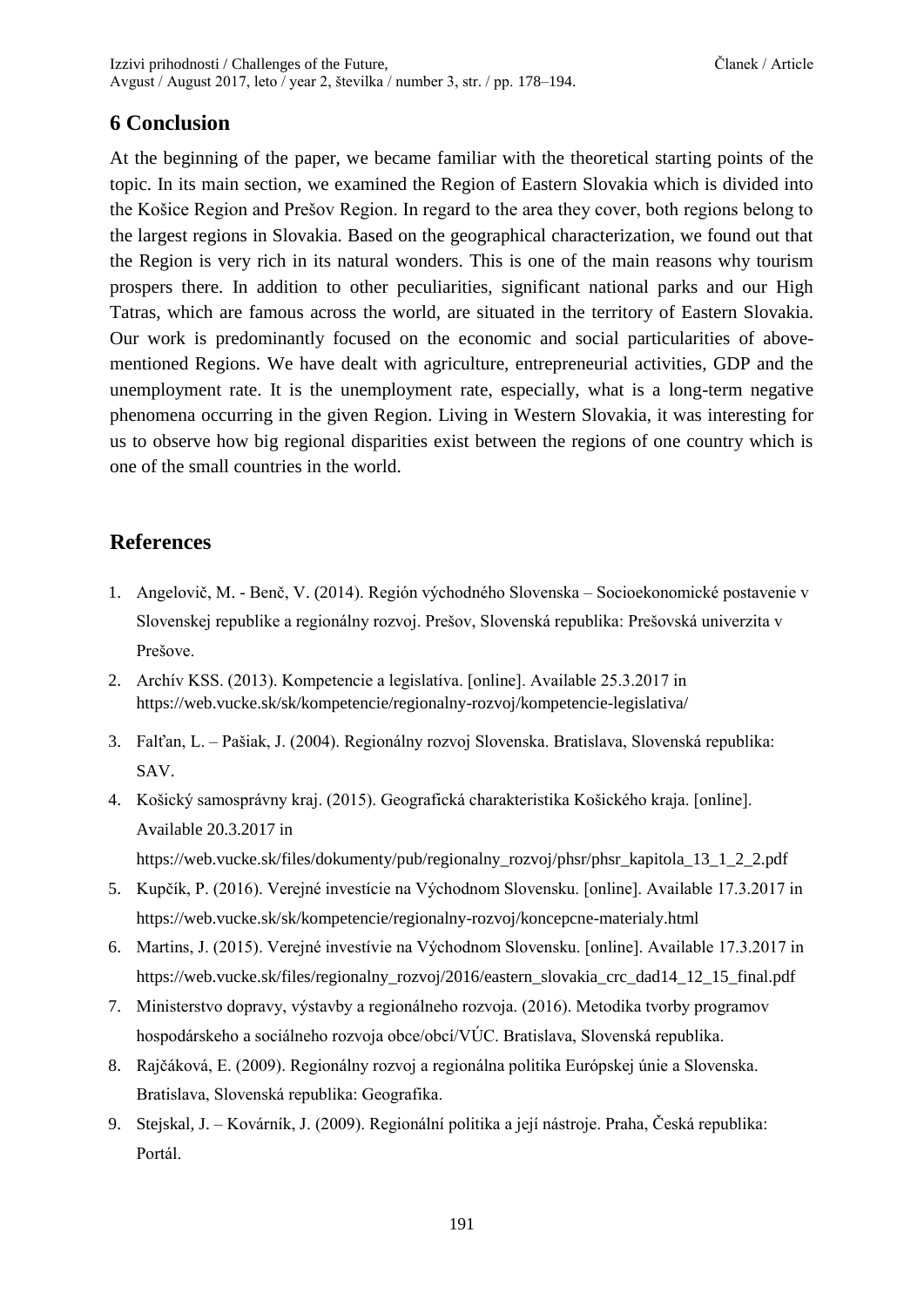10. Štatistický úrad SR. (2016). Košický kraj – charakteristika region. [online]. Available 21.3. 2017 in

[https://slovak.statistics.sk/wps/portal/ext/themes/regional/kosicky%20kraj/about/!ut/p/b1/jZDBTo](https://slovak.statistics.sk/wps/portal/ext/themes/regional/kosicky%20kraj/about/!ut/p/b1/jZDBToQwFEW_SHpLW1qWHcyUGkQ6pTh2Y9AYQyIzLozGvxdxXFrn7V5yzns3l0SyJ_Ewvk_P49t0PIwv33ss7oemU5sN1TCyp7Bt68OgHLuu6QLcLUBldM1lA6jGCFhdh13pGINm5_n4YzRWf-u7XJfcVJe7my1sX-XKN0UO_PoJIPXfyZOfAP7Jf0Xi9DBnH49zhoyCljwXUgqoQvGCkVsS1wupglYg1cAKOGl_MighsWTwARi8caVMA7oXJyBVUvJFx0lbH-cn8jqHEPaf3k724gs1RJew/dl4/d5/L2dBISEvZ0FBIS9nQSEh/) [QwFEW\\_SHpLW1qWHcyUGkQ6pTh2Y9AYQyIzLozGvxdxXFrn7V5yzns3l0SyJ\\_Ewvk\\_P49t0](https://slovak.statistics.sk/wps/portal/ext/themes/regional/kosicky%20kraj/about/!ut/p/b1/jZDBToQwFEW_SHpLW1qWHcyUGkQ6pTh2Y9AYQyIzLozGvxdxXFrn7V5yzns3l0SyJ_Ewvk_P49t0PIwv33ss7oemU5sN1TCyp7Bt68OgHLuu6QLcLUBldM1lA6jGCFhdh13pGINm5_n4YzRWf-u7XJfcVJe7my1sX-XKN0UO_PoJIPXfyZOfAP7Jf0Xi9DBnH49zhoyCljwXUgqoQvGCkVsS1wupglYg1cAKOGl_MighsWTwARi8caVMA7oXJyBVUvJFx0lbH-cn8jqHEPaf3k724gs1RJew/dl4/d5/L2dBISEvZ0FBIS9nQSEh/) [PIwv33ss7oemU5sN1TCyp7Bt68OgHLuu6QLcLUBldM1lA6jGCFhdh13pGINm5\\_n4YzRWf](https://slovak.statistics.sk/wps/portal/ext/themes/regional/kosicky%20kraj/about/!ut/p/b1/jZDBToQwFEW_SHpLW1qWHcyUGkQ6pTh2Y9AYQyIzLozGvxdxXFrn7V5yzns3l0SyJ_Ewvk_P49t0PIwv33ss7oemU5sN1TCyp7Bt68OgHLuu6QLcLUBldM1lA6jGCFhdh13pGINm5_n4YzRWf-u7XJfcVJe7my1sX-XKN0UO_PoJIPXfyZOfAP7Jf0Xi9DBnH49zhoyCljwXUgqoQvGCkVsS1wupglYg1cAKOGl_MighsWTwARi8caVMA7oXJyBVUvJFx0lbH-cn8jqHEPaf3k724gs1RJew/dl4/d5/L2dBISEvZ0FBIS9nQSEh/)[u7XJfcVJe7my1sX-](https://slovak.statistics.sk/wps/portal/ext/themes/regional/kosicky%20kraj/about/!ut/p/b1/jZDBToQwFEW_SHpLW1qWHcyUGkQ6pTh2Y9AYQyIzLozGvxdxXFrn7V5yzns3l0SyJ_Ewvk_P49t0PIwv33ss7oemU5sN1TCyp7Bt68OgHLuu6QLcLUBldM1lA6jGCFhdh13pGINm5_n4YzRWf-u7XJfcVJe7my1sX-XKN0UO_PoJIPXfyZOfAP7Jf0Xi9DBnH49zhoyCljwXUgqoQvGCkVsS1wupglYg1cAKOGl_MighsWTwARi8caVMA7oXJyBVUvJFx0lbH-cn8jqHEPaf3k724gs1RJew/dl4/d5/L2dBISEvZ0FBIS9nQSEh/)

[XKN0UO\\_PoJIPXfyZOfAP7Jf0Xi9DBnH49zhoyCljwXUgqoQvGCkVsS1wupglYg1cAKOGl\\_M](https://slovak.statistics.sk/wps/portal/ext/themes/regional/kosicky%20kraj/about/!ut/p/b1/jZDBToQwFEW_SHpLW1qWHcyUGkQ6pTh2Y9AYQyIzLozGvxdxXFrn7V5yzns3l0SyJ_Ewvk_P49t0PIwv33ss7oemU5sN1TCyp7Bt68OgHLuu6QLcLUBldM1lA6jGCFhdh13pGINm5_n4YzRWf-u7XJfcVJe7my1sX-XKN0UO_PoJIPXfyZOfAP7Jf0Xi9DBnH49zhoyCljwXUgqoQvGCkVsS1wupglYg1cAKOGl_MighsWTwARi8caVMA7oXJyBVUvJFx0lbH-cn8jqHEPaf3k724gs1RJew/dl4/d5/L2dBISEvZ0FBIS9nQSEh/) [ighsWTwARi8caVMA7oXJyBVUvJFx0lbH-](https://slovak.statistics.sk/wps/portal/ext/themes/regional/kosicky%20kraj/about/!ut/p/b1/jZDBToQwFEW_SHpLW1qWHcyUGkQ6pTh2Y9AYQyIzLozGvxdxXFrn7V5yzns3l0SyJ_Ewvk_P49t0PIwv33ss7oemU5sN1TCyp7Bt68OgHLuu6QLcLUBldM1lA6jGCFhdh13pGINm5_n4YzRWf-u7XJfcVJe7my1sX-XKN0UO_PoJIPXfyZOfAP7Jf0Xi9DBnH49zhoyCljwXUgqoQvGCkVsS1wupglYg1cAKOGl_MighsWTwARi8caVMA7oXJyBVUvJFx0lbH-cn8jqHEPaf3k724gs1RJew/dl4/d5/L2dBISEvZ0FBIS9nQSEh/)

[cn8jqHEPaf3k724gs1RJew/dl4/d5/L2dBISEvZ0FBIS9nQSEh/](https://slovak.statistics.sk/wps/portal/ext/themes/regional/kosicky%20kraj/about/!ut/p/b1/jZDBToQwFEW_SHpLW1qWHcyUGkQ6pTh2Y9AYQyIzLozGvxdxXFrn7V5yzns3l0SyJ_Ewvk_P49t0PIwv33ss7oemU5sN1TCyp7Bt68OgHLuu6QLcLUBldM1lA6jGCFhdh13pGINm5_n4YzRWf-u7XJfcVJe7my1sX-XKN0UO_PoJIPXfyZOfAP7Jf0Xi9DBnH49zhoyCljwXUgqoQvGCkVsS1wupglYg1cAKOGl_MighsWTwARi8caVMA7oXJyBVUvJFx0lbH-cn8jqHEPaf3k724gs1RJew/dl4/d5/L2dBISEvZ0FBIS9nQSEh/)

11. Travel in Slovakia – Good Idea. (2015). Východné Slovensko (on-line sprievodca). [online]. Available 10.3.2017 in<http://slovakia.travel/vychodne-slovensko-knizny-sprievodca>

# **Appendix**

| <b>Strengths</b>                                                                                                                                                                                                                                                                                                                                                                                                                                                                                                                                                         | <b>Weaknesses</b>                                                                                                                                                                                                                                       |  |  |
|--------------------------------------------------------------------------------------------------------------------------------------------------------------------------------------------------------------------------------------------------------------------------------------------------------------------------------------------------------------------------------------------------------------------------------------------------------------------------------------------------------------------------------------------------------------------------|---------------------------------------------------------------------------------------------------------------------------------------------------------------------------------------------------------------------------------------------------------|--|--|
| <b>Industry and Services</b>                                                                                                                                                                                                                                                                                                                                                                                                                                                                                                                                             |                                                                                                                                                                                                                                                         |  |  |
| Developed structure of industry, with the<br>long-established<br>production<br>tradition<br>especially in the fields of metallurgy,<br>mechanical engineering, food-processing<br>chemical, textile, electro-<br>industry,<br>technical and wood-processing industry<br>and others<br>Usable raw material resources of inter-<br>regional importance (talc, magnesite,<br>calcite salt), wood and the conditions for<br>the use of alternative energy resources<br>Large natural areas as well as cultural<br>heritage create the potential of the Region<br>for tourism | Insufficient micro-economic adaptation<br>$\bullet$<br>to the market economy conditions<br>Insufficient research basis<br>$\bullet$<br>and<br>its<br>absence in the fields which are promising<br>the<br>economic<br>development<br>from<br>perspective |  |  |
| <b>Agriculture and Rural Areas</b>                                                                                                                                                                                                                                                                                                                                                                                                                                                                                                                                       |                                                                                                                                                                                                                                                         |  |  |
| High soil and climate potential for<br>traditional<br>agricultural<br>production,<br>suitable for crop farming and livestock<br>production, fruit production, vegetable<br>viticulture<br>in<br>production,<br>and<br>the<br>southern and south-eastern parts of the<br>region                                                                                                                                                                                                                                                                                           | Backwardness of agriculture in regard to<br>$\bullet$<br>technologies and machines                                                                                                                                                                      |  |  |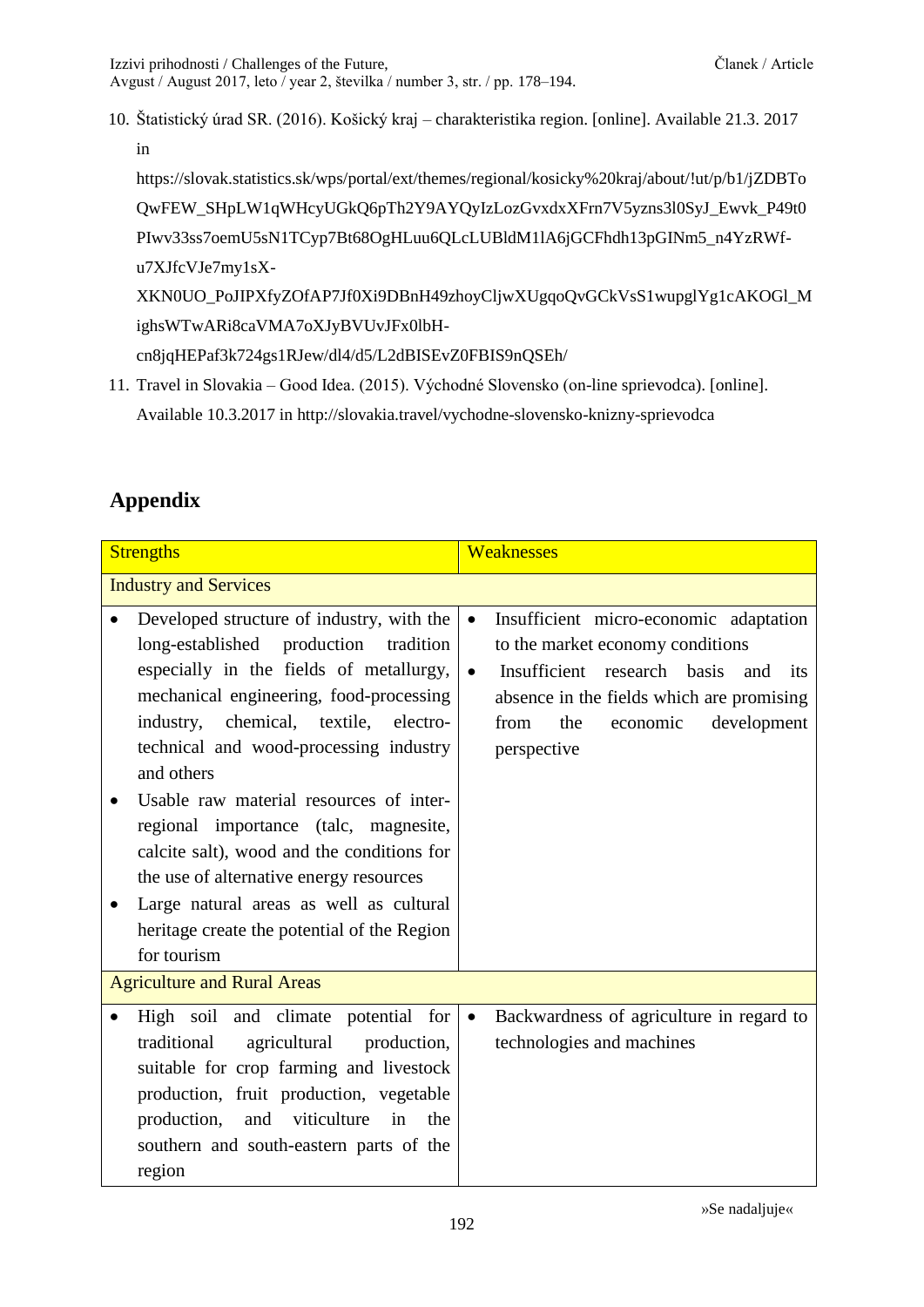|                                       | »nadaljevanje«                                                                                                                                                                                                                                                                                                   |                                                                                                                                                                                                                                                                                    |
|---------------------------------------|------------------------------------------------------------------------------------------------------------------------------------------------------------------------------------------------------------------------------------------------------------------------------------------------------------------|------------------------------------------------------------------------------------------------------------------------------------------------------------------------------------------------------------------------------------------------------------------------------------|
|                                       | Quality forest soil and a high degree of<br>forest coverage, the renewable forest<br>reserves, which are suitable for wood<br>production and long-term traditional<br>forest production                                                                                                                          |                                                                                                                                                                                                                                                                                    |
| <b>Infrastructure and Environment</b> |                                                                                                                                                                                                                                                                                                                  |                                                                                                                                                                                                                                                                                    |
|                                       | Convenient geographic location with a<br>common border with three states in<br>Central Europe (a part of borders of the<br>Schengen Area).                                                                                                                                                                       | Insufficient road infrastructure consisting<br>$\bullet$<br>low-quality roads of regional<br>of<br>importance in the north-east and a low<br>level of accessibility of the Region                                                                                                  |
| ٠                                     | International airports in Poprad and<br>Košice                                                                                                                                                                                                                                                                   | Absence of highways, which are essential<br>$\bullet$<br>for foreign investors to come to the                                                                                                                                                                                      |
| ٠                                     | Presence of colleges and universities,<br>scientific institutes for highly-qualified<br>professionals, what along with the<br>relatively developed industry creates<br>opportunities for the use of high-<br>technologies and the implementation of<br>scientific and technical research results in<br>practice. | region<br>Bad environmental conditions resulting<br>$\bullet$<br>from past industrial activities and missing<br>technical infrastructure                                                                                                                                           |
|                                       | <b>Human Resources</b>                                                                                                                                                                                                                                                                                           |                                                                                                                                                                                                                                                                                    |
| $\bullet$<br>٠                        | Well-educated workforce suitable for the<br>current economic level of the Region,<br>qualified workforce<br>sufficient<br>with<br>complete high-school and vocational<br>education<br>Concentration of educational, scientific,<br>institutions<br>research<br>and<br>cultural<br>in<br>Košice                   | Long-term high unemployment rate and<br>$\bullet$<br>the increasing number of the permanently<br>unemployed<br>High number<br>of inhabitants<br>with<br>elementary education<br>Social disparities and the high number of<br>$\bullet$<br>inhabitants dependent on social benefits |
|                                       | <b>Opportunities</b>                                                                                                                                                                                                                                                                                             | <b>Threats</b>                                                                                                                                                                                                                                                                     |
|                                       | <b>Industry and Services</b>                                                                                                                                                                                                                                                                                     |                                                                                                                                                                                                                                                                                    |
| $\bullet$<br>٠                        | Free<br>the<br>convenient<br>for<br>space<br>construction of industrial parks<br>Use of resources from EU structural<br>funds<br>Use of natural potential for tourism and<br>spa business, and the use of geothermal                                                                                             | financial<br>Lack<br>of<br>for<br>resources<br>$\bullet$<br>production<br>development<br>and<br>modernisation                                                                                                                                                                      |

»Se nadaljuje«